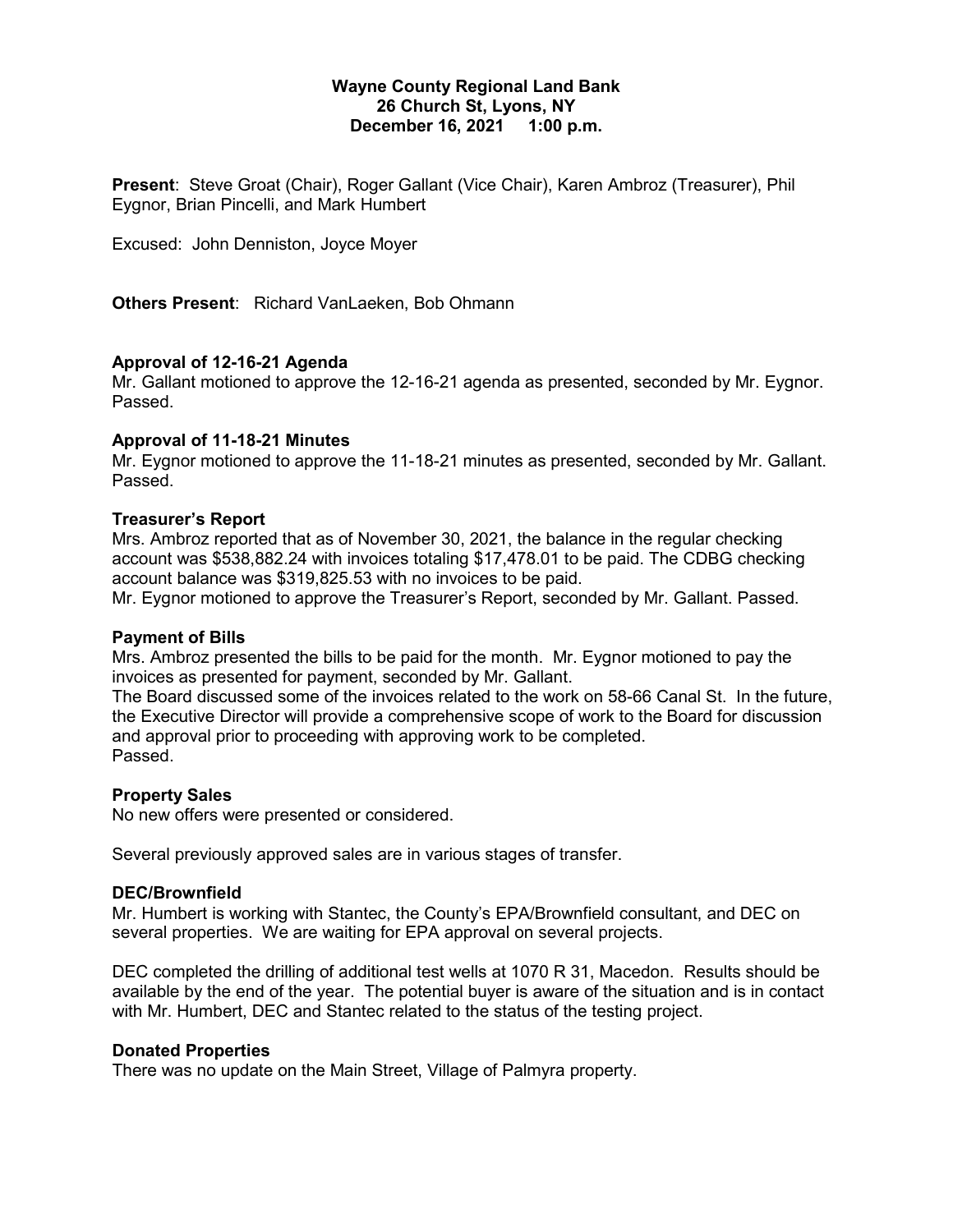The owners or the Tellier Road, Town of Palmyra, property are still very interested in donating the property to the Land Bank.

The 42 Canal St property is part of an estate being settled. Mr. Humbert has discussed the transfer with the Executor of the estate and the plan is still to donate the property to the Land Bank.

Mr. Humbert and Mr. VanLaeken discussed the property at 1216 North Main St. (Rt88) in the Village of Newark with Village officials and the current owner. If the property is donated, the Village of Newark is willing to partner with the Land Bank to clean up the property. The Village is interested in acquiring the property to facilitate a future drainage project. If the Land Bank agrees to accept the property, it is possible to use EPAR/Brownfield funds to evaluate and potentially remediate and environmental concerns that may exist.

Mr. Humbert recommended the Board consider receiving the property as a donation.

Mr. Pincelli motioned to accept the property at 1216 North Main St. (Rt88N) and work with Stantec to test and remediate environmental concerns to prepare for Village demolition.

### **Canal Street Project**

Mr. Humbert reported that Stantec, the County's EPA/Brownfield Consultants, will be asking for EPA approval to use Brownfield grant funds to evaluate all of the buildings on Canal St for environmental concerns.

Development of the properties will be postponed until after those evaluations are approved and completed. Having these evaluations completed will allow Stantec, the County and the Land Bank to include the remediation costs in an anticipated Brownfield Grant application to be submitted in spring, 2022.

Mr. Humbert met with the Wayne County Historical Society, which owns the adjacent building, to discuss the future of 58-66 Canal Street. The Historical Society will be considering their options and invite Mr. Humbert back to a future meeting to discuss further.

#### **New Board Members**

Assuming they are approved by the Wayne County Board of Supervisors at their December 21 meeting, Fenton "Bob" Ohmann and Richard VanLaeken will join the Land Bank Board in January, 2022.

## **Demolition Update**

Demolition bids for 6 properties are due on January 6, 2022 and should be available by the January 20, 2022 Board meeting for consideration. Demolition should be completed by April, 2022.

## **Staffing**

The Board discussed staffing of the Land Bank.

Mr. Humbert will gather job descriptions for similar positions in preparation for a discussion at the January 20 meeting.

Discussion centered around identifying someone who could potentially become the Executive Director in the future.

#### **IRS**

Mr. Humbert continues to work with the IRS related to 2019 organization taxes. The IRS continues to believe the organization did not file the taxes by the filing deadline, but we have proof we did. The IRS division that deals with not-for-profits is very backlogged.